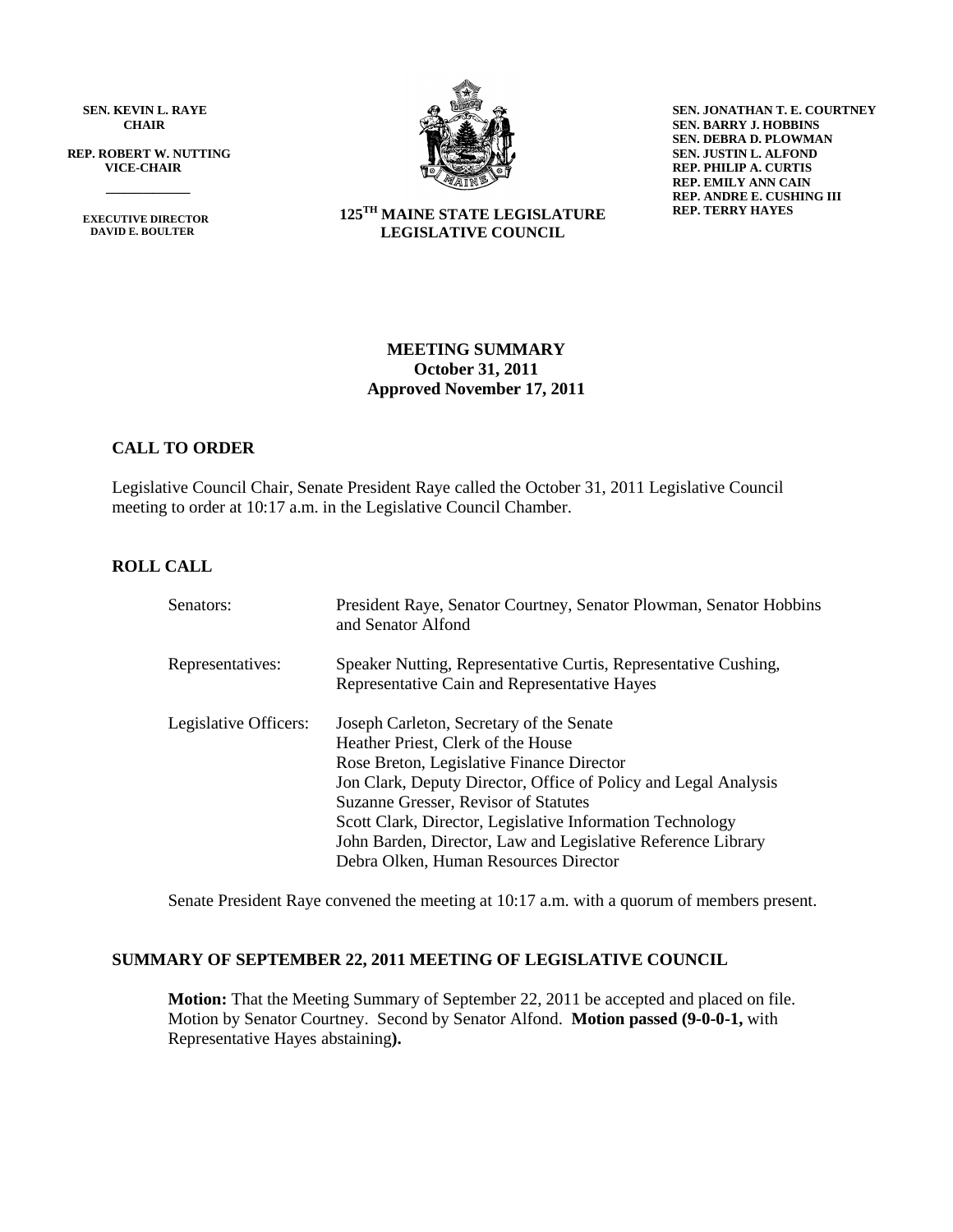# **REPORTS FROM EXECUTIVE DIRECTOR AND COUNCIL OFFICES**

#### **Executive Director's Report**

In his absence, David Boulter, Executive Director, submitted the following written report in the revised agenda packet. No oral report was given.

1. **YMCA Youth in Government Program** 

With prior approval by the Legislative Council, the State YMCA of Maine will be holding its annual Youth in Government Program in the State House on Friday, November  $18<sup>th</sup>$  through Sunday, November  $20<sup>th</sup>$ . Over 100 students from high schools throughout the state will participate in this civic education program designed to engage students in understanding and participating in the legislative process.

#### 2. Replacement of Failed Tape Drive for Data Backups

A tape drive used for off-site backup and storage of legislative documents and applications failed unexpectedly earlier this month. Repair was not feasible due to the vendor discontinuance of the tape drive system and product support. Due to the importance of maintaining capacity to back up and store legislative data off-site for disaster recovery purposes and to take advantage of limited time favorable pricing, a replacement unit has been ordered for installation this month. Because the unit cost exceeded \$5,000.00, it is considered a Capital Equipment purchase, requiring the transfer of available All Other funds to the Capital line in the Legislature's budget last week to cover the costs appropriately.

The Office of Legislative Information Technology is utilizing alternative, though slower, data backup conventions until the new unit is installed by the end of October. No data loss has occurred as a result of the tape drive system failure.

# **Fiscal Report**

Grant Pennoyer, Director, Office of Fiscal and Program Review, submitted the following written report in the revised agenda packet. No oral report was given.

#### **Revenue Update**

| Total General Fund Revenue - FY 2012 (\$'s in Millions) |               |         |        |          |            |          |
|---------------------------------------------------------|---------------|---------|--------|----------|------------|----------|
|                                                         | <b>Budget</b> | Actual  | Var.   | $%$ Var. | Prior Year | % Growth |
| September                                               | \$288.7       | \$303.6 | \$14.8 | 5.1%     | \$288.4    | 5.3%     |
| <b>FYTD</b>                                             | \$603.8       | \$609.7 | \$5.9  | 1.0%     | \$586.8    | 3.9%     |

General Fund revenue was over budget by \$14.8 million (5.1%) for September, which produced a positive variance of \$5.9 million  $(1.0\%)$  for the 1<sup>st</sup> quarter of FY 2012. The revenue growth for the  $1<sup>st</sup>$  quarter of FY 2012 was 3.9% compared to the same period in the last fiscal year, which is well above the nearly flat growth projected for all of FY 2012. Corporate Income Tax revenue, over budget by \$9.0 million for September and \$12.5 million for the quarter, was the primary reason for improved revenue performance. Taxable sales were modestly ahead of projections and Individual Income Tax revenue helped offset the July negative variance, but it remained \$5.8 million under budget for the  $1<sup>st</sup>$  quarter. Another significant negative variance was related to earlier than anticipated payments in the tax relief programs, which totaled \$6.0 million in the  $1<sup>st</sup>$  quarter.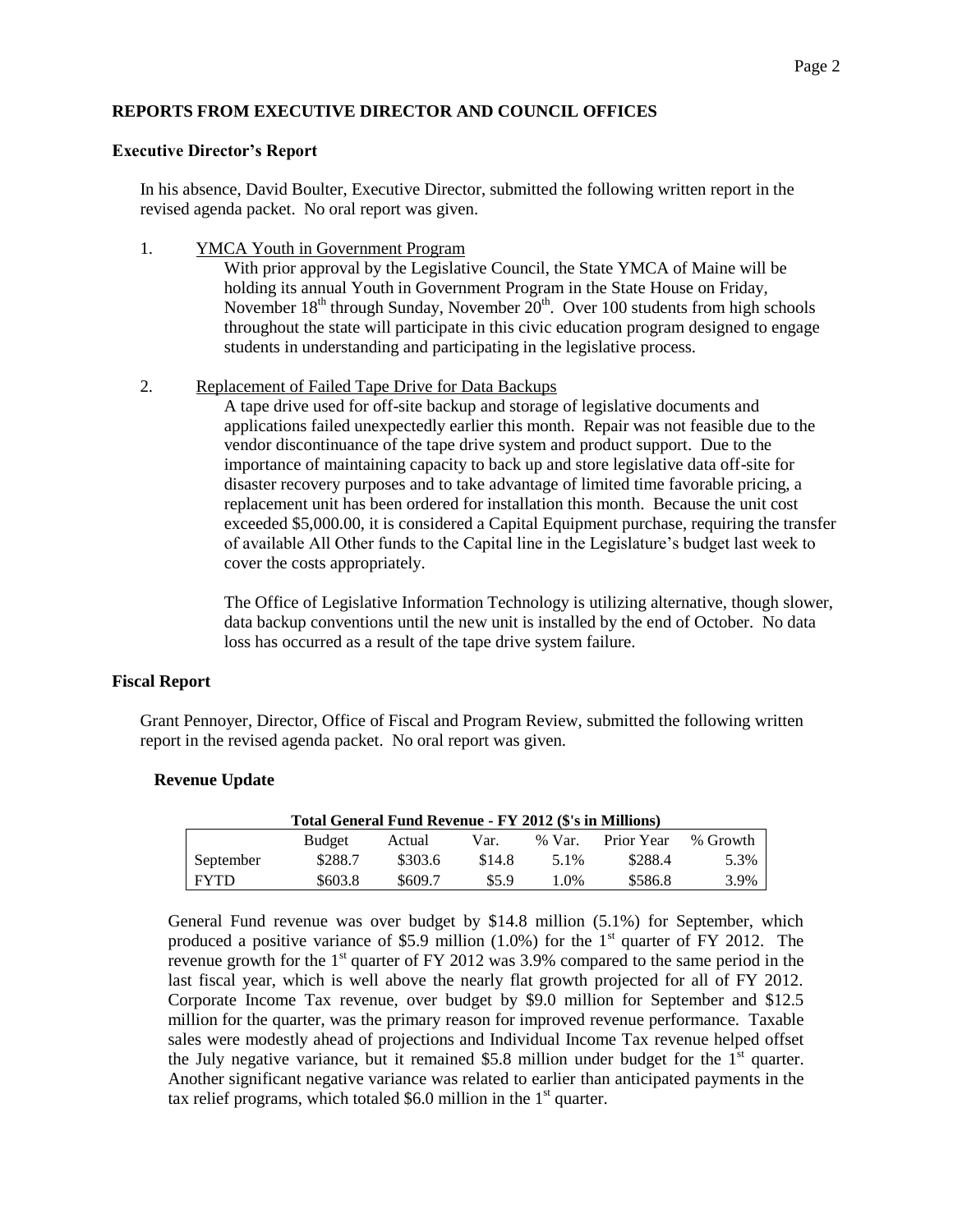#### **Highway Fund Revenue Update**

| Total Highway Fund Revenue - FY 2012 (\$'s in Millions) |        |        |        |          |            |          |
|---------------------------------------------------------|--------|--------|--------|----------|------------|----------|
|                                                         | Budget | Actual | Var.   | $%$ Var. | Prior Year | % Growth |
| September                                               | \$26.2 | \$24.9 | (S1.4) | $-5.2\%$ | \$25.4     | $-2.0\%$ |
| <b>FYTD</b>                                             | \$63.3 | \$60.9 | (S2.4) | $-3.8\%$ | \$63.1     | $-3.6\%$ |

Highway Fund revenue was under budget by \$1.4 million (5.2%) for September and \$2.4 million (3.8%) for the 1<sup>st</sup> quarter of FY 2012. Highway Fund revenue for the 1<sup>st</sup> quarter declined 3.6% compared with the first quarter of FY 2011. The Fuel Taxes category has had a significant amount of variability from budget each month with both positives and negatives in both gasoline tax and special fuel collections. Overall for the  $1<sup>st</sup>$  quarter, Fuel Taxes were \$1.3 million under budget. Motor vehicle registration fee revenue accounted for the remainder of the negative variance and was \$1.4 million under budget through the  $1<sup>st</sup>$  quarter. This should begin to show improvement once a processing backlog begins to clear.

#### **Cash Balances**

The average total cash pool balance for September was \$526.4 million, \$11.3 million less than one year ago. However, General Fund internal cash flow borrowing was \$39.5 million less than a year ago. Although this balance is beginning to show the effect of the \$43 million General Fund borrowing from Other Special Revenue Funds to balance the FY 2012 General Fund budget that will be repaid in FY 2013, overall cash pool balances remain sufficiently healthy to avoid external borrowing in FY 2012 absent any significant variances in spending or revenue.

#### **MaineCare Spending**

MaineCare spending remains a concern. The weekly FY 2012 MaineCare cycle average through Week 15 was \$42.7 million (state and federal dollars), which is greater than the weekly average for FY 2011 of \$40.4 million. However, September weekly cycle payments did retreat below the spike in payments during August. In addition to the increase in total MaineCare spending, the loss of the enhanced matching rate under the federal stimulus and the General Fund repayment of \$29.7 million during the  $1<sup>st</sup>$  quarter of FY 2012 resulted in an increase in MaineCare General Fund spending of nearly \$110 million when compared to the 1<sup>st</sup> quarter of FY 2011.

#### **Economic Forecast**

The Consensus Economic Forecasting Commission (CEFC) met on Monday, October 24<sup>th</sup> and revised the economic forecast that is used by the Revenue Forecasting Committee to forecast the major tax lines. The CEFC's new forecast compared with its April 2011 forecast is significantly more pessimistic through calendar year 2013 (see table below). While the size of the downward revisions in employment and income appears to place significant downward pressure on the revenue forecast, there are some mitigating factors in the forecast. The most significant is the improvement in the corporate profits assumption with very sizeable upward revisions to growth in 2011 and 2012. In addition, the positive variances of last fiscal year and the first quarter of this fiscal year may soften the blow as the models are targeted to that higher level of past performance before applying the lower growth rates. While these positive factors will help, the extent of the reduction to the growth assumptions will likely produce a lower revenue projection for each year of the 2012-2013 biennium.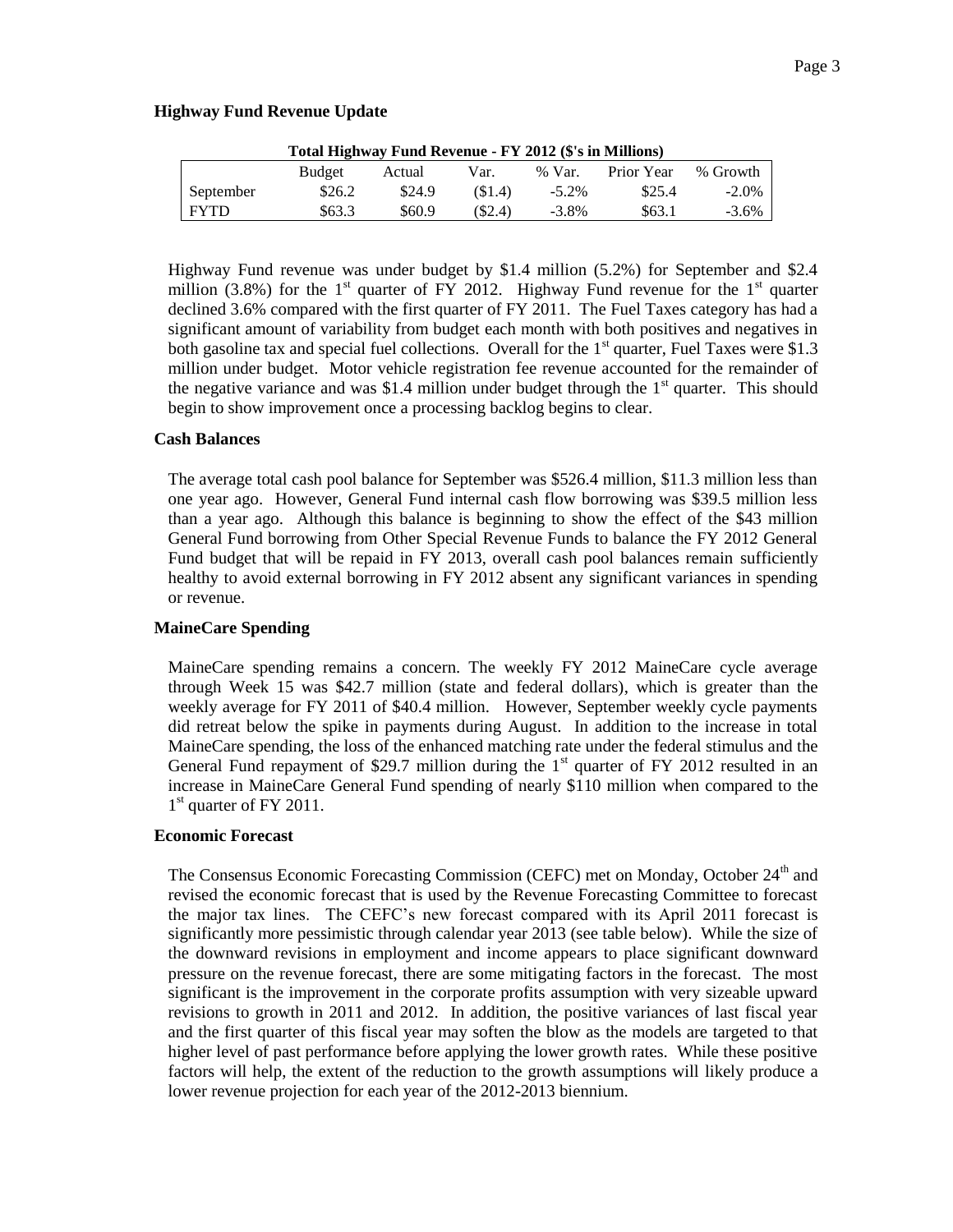|                                                           | Comparison of April 2011 and Forthfield 2011 Economic I orteasus |          |          |          |          |          |
|-----------------------------------------------------------|------------------------------------------------------------------|----------|----------|----------|----------|----------|
| <b>Calendar Years</b>                                     | 2010                                                             | 2011     | 2012     | 2013     | 2014     | 2015     |
| • Wage & Salary Employment (Annual Percentage Change)     |                                                                  |          |          |          |          |          |
| $>$ Consensus 04/2011                                     | $-0.6\%$                                                         | $0.4\%$  | $1.5\%$  | $1.5\%$  | $1.4\%$  | $1.2\%$  |
| $>$ Consensus 11/2011                                     | $-0.6%$                                                          | $0.1\%$  | $0.1\%$  | $0.8\%$  | 1.3%     | 1.4%     |
| <b>Difference</b>                                         | $0.0\%$                                                          | $-0.3\%$ | $-1.4\%$ | $-0.7\%$ | $-0.1\%$ | $0.2\%$  |
| • Personal Income (Annual Percentage Change)              |                                                                  |          |          |          |          |          |
| $>$ Consensus 04/2011                                     | $3.0\%$                                                          | $4.6\%$  | $2.9\%$  | $4.0\%$  | $4.0\%$  | $4.0\%$  |
| $>$ Consensus 11/2011                                     | $1.7\%$                                                          | 3.8%     | $3.0\%$  | $3.0\%$  | $4.7\%$  | 4.8%     |
| <b>Difference</b>                                         | $-1.3\%$                                                         | $-0.8\%$ | $0.1\%$  | $-1.0\%$ | $0.7\%$  | $0.8\%$  |
| • Consumer Price Index (Annual Percentage Change)         |                                                                  |          |          |          |          |          |
| $>$ Consensus 04/2011                                     | $1.6\%$                                                          | $2.5\%$  | $1.8\%$  | $2.0\%$  | $2.3\%$  | $2.1\%$  |
| $>$ Consensus 11/2011                                     | $1.6\%$                                                          | $3.0\%$  | 1.3%     | $1.9\%$  | 2.3%     | 2.1%     |
| <b>Difference</b>                                         | $0.0\%$                                                          | $0.5\%$  | $-0.5\%$ | $-0.1\%$ | $0.0\%$  | $0.0\%$  |
| • Before Tax Corporate Profits (Annual Percentage Change) |                                                                  |          |          |          |          |          |
| $>$ Consensus 04/2011                                     | 36.3%                                                            | $-7.3%$  | $0.2\%$  | 20.8%    | $6.5\%$  | $-3.8\%$ |
| $>$ Consensus 11/2011                                     | $25.0\%$                                                         | $3.7\%$  | $6.7\%$  | 12.2%    | 5.3%     | $-2.5%$  |
| <b>Difference</b>                                         | $-11.3%$                                                         | 11.0%    | $6.5\%$  | $-8.6\%$ | $-1.2\%$ | $1.3\%$  |

**Consensus Economic Forecasting Commission Comparison of April 2011 and November 2011 Economic Forecasts**

### **Status of Legislative Studies**

Jon Clark, Deputy Director of the Office of Policy and Legal Analysis, submitted a written report on the status of legislative studies. No oral report was given.

# **REPORTS FROM COUNCIL COMMITTEES**

#### **1. Personnel Committee**

President Raye, Chair of the Personnel Committee, reported that the Interview Panel, a subset of the Personnel Committee, met on October 12, 2011 to conduct initial interviews for the position of Director of the Office of Policy and Legal Analysis, vacant due to the recent retirement of OPLA Director Patrick Norton. Six candidates were interviewed. The panel is continuing its review of candidate qualifications and expects to conduct follow-up interviews in early November, with an expected recommendation to the full Legislative Council by mid-November.

#### **2. State House Facilities Committee**

No report

#### **OLD BUSINESS**

None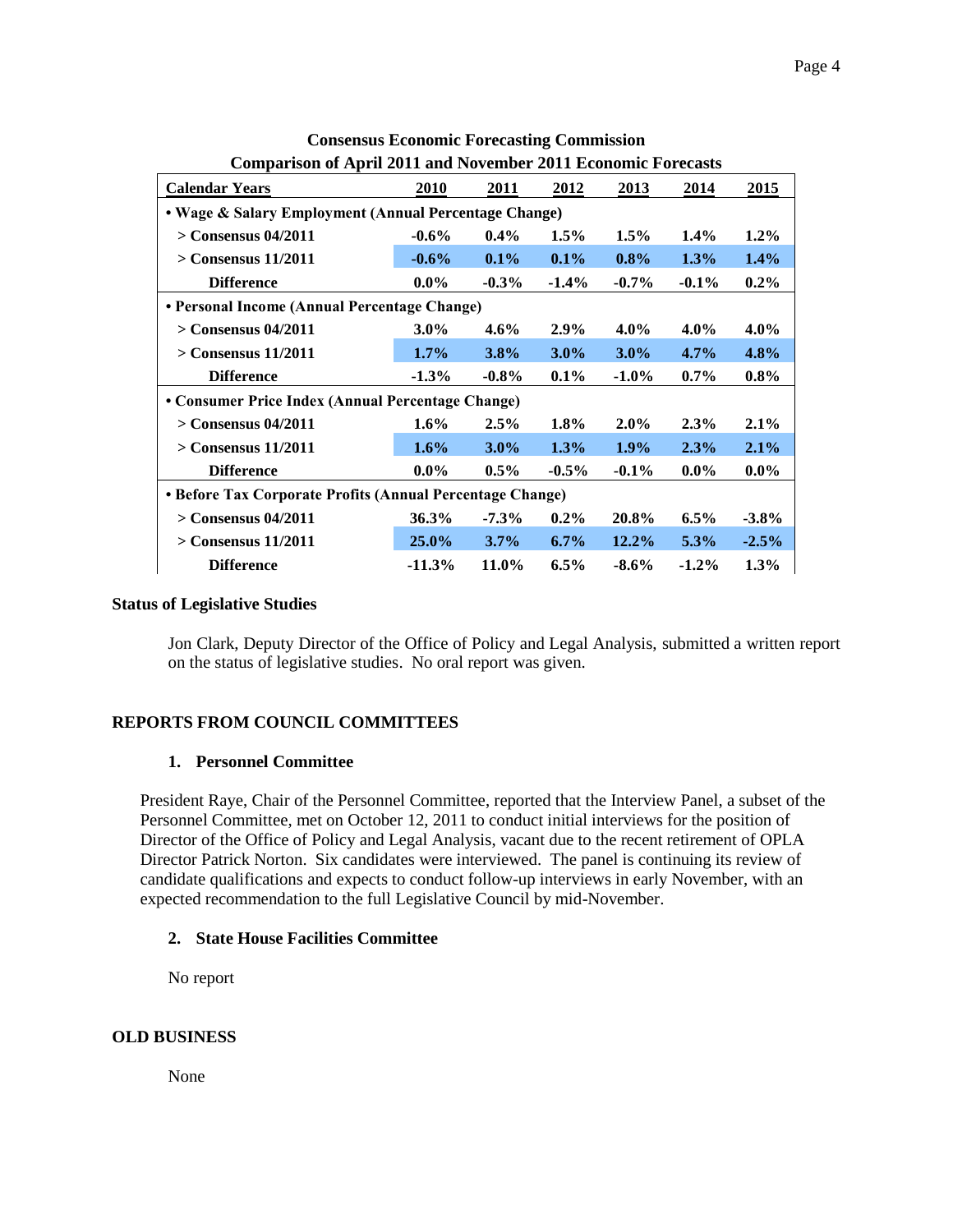#### **NEW BUSINESS**

#### **Item #1: Legislative Council Meeting Schedule for 2012**

President Raye informed the Legislative Council members of the Legislative Council Meeting Schedule for calendar year 2012 which is noted below. All meetings will be held in the Legislative Council Chambers and are tentatively scheduled to start at 1:30 p.m.

| Thursday, January 26, 2012  | Thursday, July 26, 2012                                        |
|-----------------------------|----------------------------------------------------------------|
| Thursday, February 23, 2012 | Thursday, August 23, 2012                                      |
| Thursday, March 22, 2012    | Thursday, September 27, 2012                                   |
| Thursday, April 26, 2012    | Thursday, October 25, 2012                                     |
| Thursday, May 24, 2012      | Thursday, November 15, 2012                                    |
| Thursday, June 28, 2012     | Thursday, December 6, 2012 (tentative,<br>$126th$ Legislature) |

#### **Item #2: Request by Commission to Study Priorities and Timing of Judicial Proceedings in State Courts to Establish Subcommittee, Hold Subcommittee Meetings and Extend Deadline for Report**

The Commission to Study Priorities and Timing of Judicial Proceedings in State Courts submitted a request to establish a subcommittee to assist the full commission in its evaluation of issues. In addition, the commission requested an extension of its deadline to submit its final report and recommendations from December  $7<sup>th</sup>$  to December 15, 2011.

**Motion:** That the Legislative Council approve the request by the Judicial Proceedings Commission to establish a subcommittee to meet as necessary and extend its final report deadline to December 15, 2011. Commission members may not receive compensation for their attendance at subcommittee meetings. Motion by Senator Courtney. Second by Representative Cain. **Motion passed unanimous (10-0).**

# **Item #3: Proposed Document Service Fee Schedule for 125th Legislature, Second Regular Session**

Clerk of the House Heather Priest submitted a proposed fee schedule for Legislative Document Service for the Second Regular Session of the  $125<sup>th</sup>$  Legislature. In her proposal, she noted that all documents offered in the document service are also available directly on the Legislature's website, and the public is being encouraged to use the online information. She further noted that as a result of the steady decline in the demand for paper copies of several documents, certain services are proposed to be discontinued. Documents are now available via email as well.

**Motion:** That the Legislative Council approve the proposed Legislative Document Service Fee Schedule. Motion by Representative Hayes. Second by Speaker Nutting. **Motion passed unanimous (10-0).**

#### **Item #4: Suggested Procedures for Deciding Legislative Bill Requests**

Legislative Council Chair President Raye summarized the suggested procedures for deciding Legislative bill requests. He drew Legislative Council members' attention to several key aspects of the proposed protocol, including that the initial motion on each bill request will be presumed to be a motion to accept the bill request for introduction into the Second Regular Session, along with a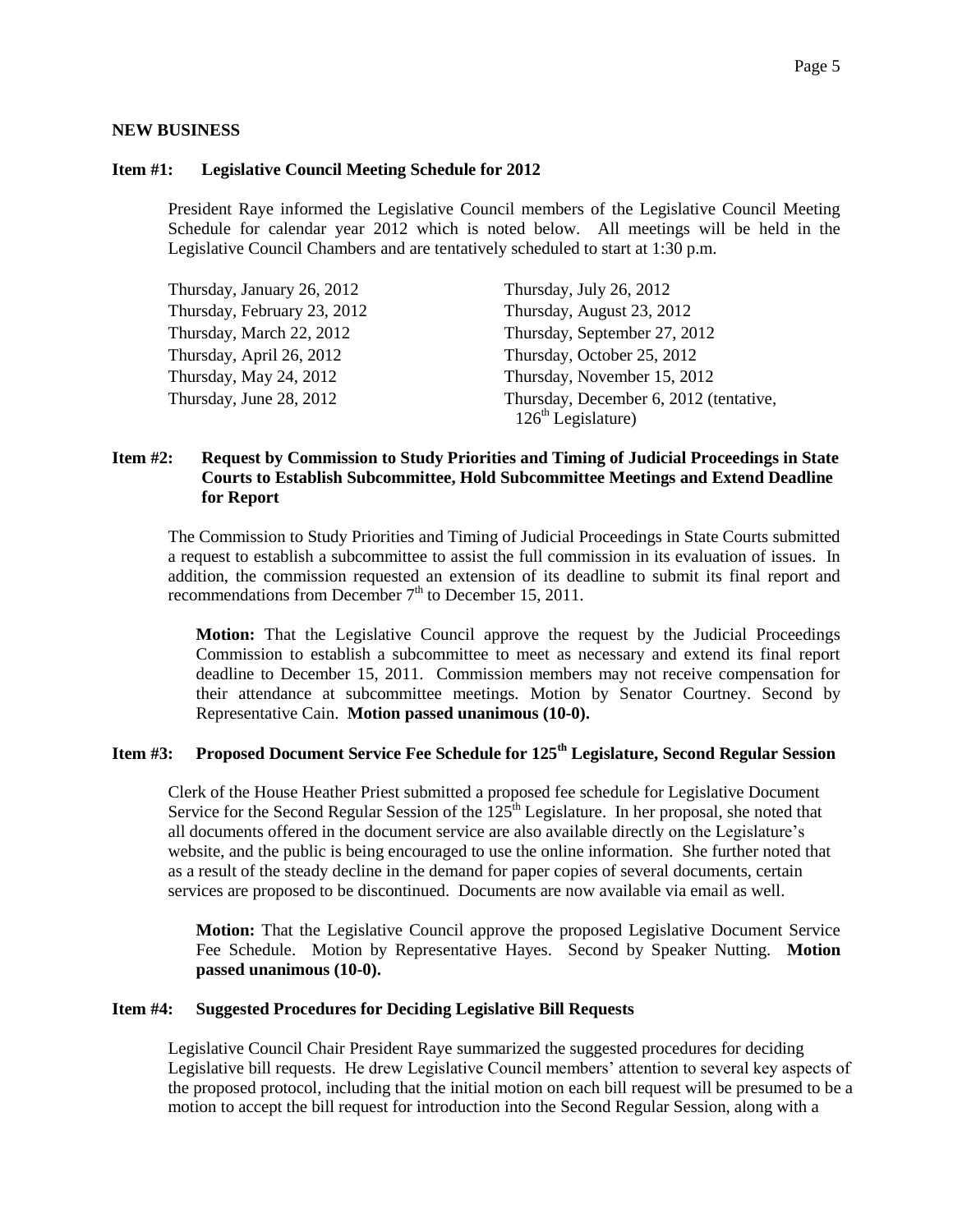**Motion:** That the Legislative Council approve the suggested procedures for deciding Legislative bill requests. Motion by Senator Courtney. Second by Representative Curtis. **Motion passed unanimous (10-0).**

### **Item #5: Consideration of Legislative Bill Requests for Introduction in the Second Regular Session of the 125th Legislature**

The Council proceeded to consider and vote on two hundred eighty-eight (288) bill requests in accordance with the adopted protocol, and using an electronic voting system. The Legislative Council authorized one hundred seventeen (117) bills for introduction in the Second Regular Session, and tabled nine (9) bill requests. Out of the 288 requests, 4 bill requests were withdrawn. The Legislative Council's action on the bill requests is attached.

### **ANNOUNCEMENTS AND REMARKS**

Legislative Council Chair President Raye thanked Ms. Breton for capably carrying out the Executive Director's responsibilities during Mr. Boulter's absence from the meeting.

The Legislative Council meeting was adjourned at 12:24 p.m. on a motion by Representative Cushing, seconded by Representative Curtis. **Motion passed unanimous (10-0)**.

G:\Council\125th Legislative Council\Summary\October 2011Meeting Summary for 2011-10-31 rev.doc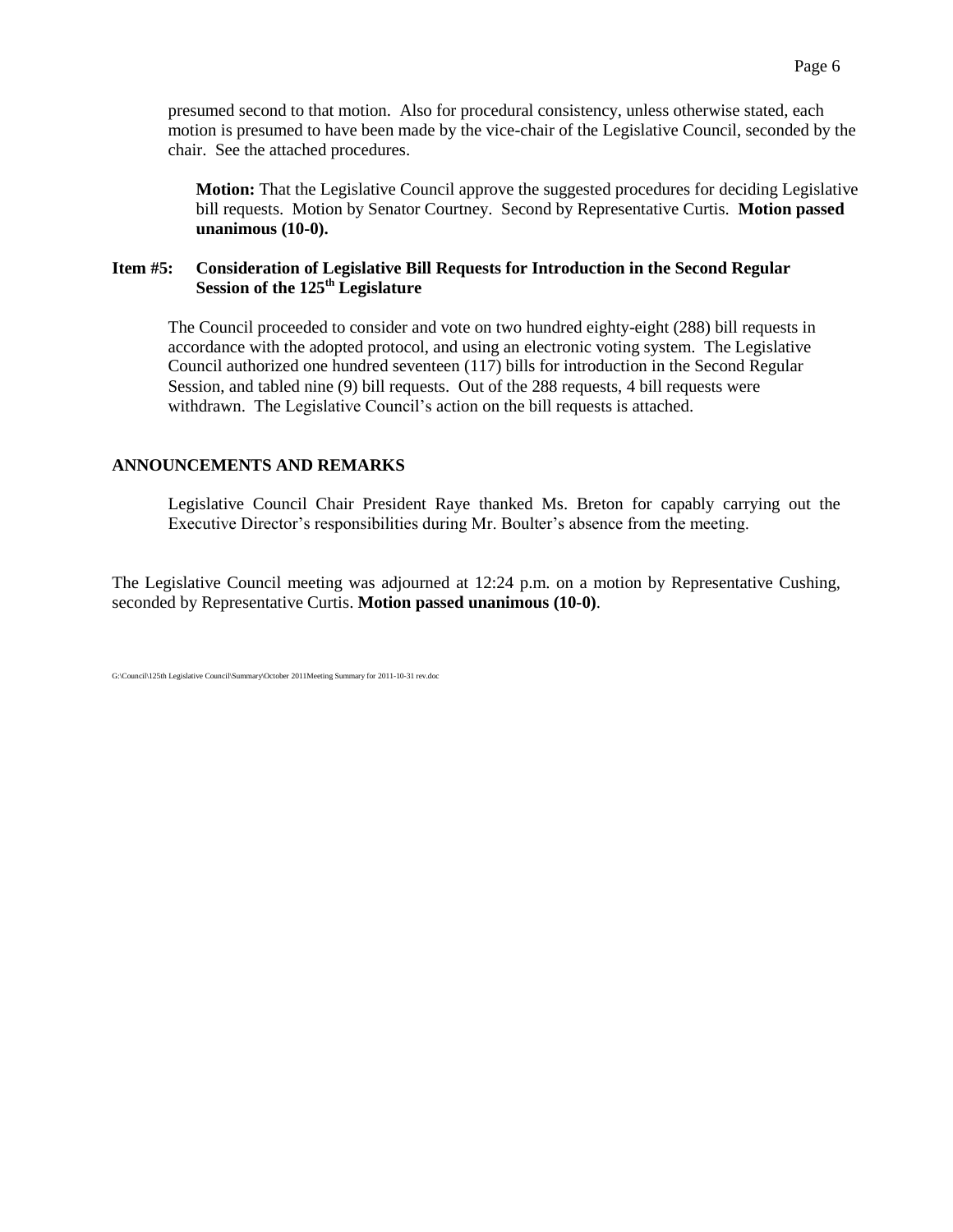# **Legislative Council Meeting October 31, 2011**

# **Procedures for Review of Legislative Bill Requests for Second Regular Session of the 125th Legislature**

# **Requirements relevant to bills in the Second Regular Session**

- 1. Under the terms of the Maine Constitution, Section 1 of Article IV, Part Third, Legislative Power, the business of the second regular session **must be limited to:** budgetary matters; legislation in the Governor's call; legislation of an emergency nature admitted by the Legislature; legislation referred to committees to study and report by the Legislature in the first regular session; and legislation presented to the Legislature by written petition of the electors (direct citizen initiative).
- 2. Under the Legislative Council's Rules of Procedure for the 125<sup>th</sup> Legislature, any action of the Legislative Council requires the affirmative vote of at least 6 members.
- 3. Under Rule 203 of the Joint Rules of the  $125<sup>th</sup>$  Legislature, any vote of the Legislative Council to accept or reject a bill or resolve for introduction under the procedures established under the Joint Rules must be taken by the yeas and nays, and that vote must be recorded and made available for public inspection.
- 4. Under Rule 217 of the Joint Rules, a bill that has been introduced and finally rejected in a regular or special session may not be introduced in a subsequent session of the same Legislature except by a vote of 2/3 of both chambers. Therefore, determinations as to the relevancy of Rule 217 are within the purview of the presiding officers, rather than the Legislative Council.

#### **Suggested Protocol for deciding legislative bill requests**

- A. The Legislative Council will review bill requests alphabetically by policy area. An exception to this order of review may be made for bill requests for which an ASL Interpreter is required for persons who are deaf or hard of hearing. Those bills will be taken out of order at a time during the meeting when an interpreter is available.
- B. For procedural consistency, when voting on a bill request, the initial motion on a bill will be presumed to be a motion to accept the bill request for introduction into the second regular session along with a second to that motion. (Yea is to let in a bill; nay is to reject the bill for introduction). Also for procedural consistency, unless otherwise stated, each motion is presumed to have been made by the vice-chair of the Legislative Council, seconded by the chair.